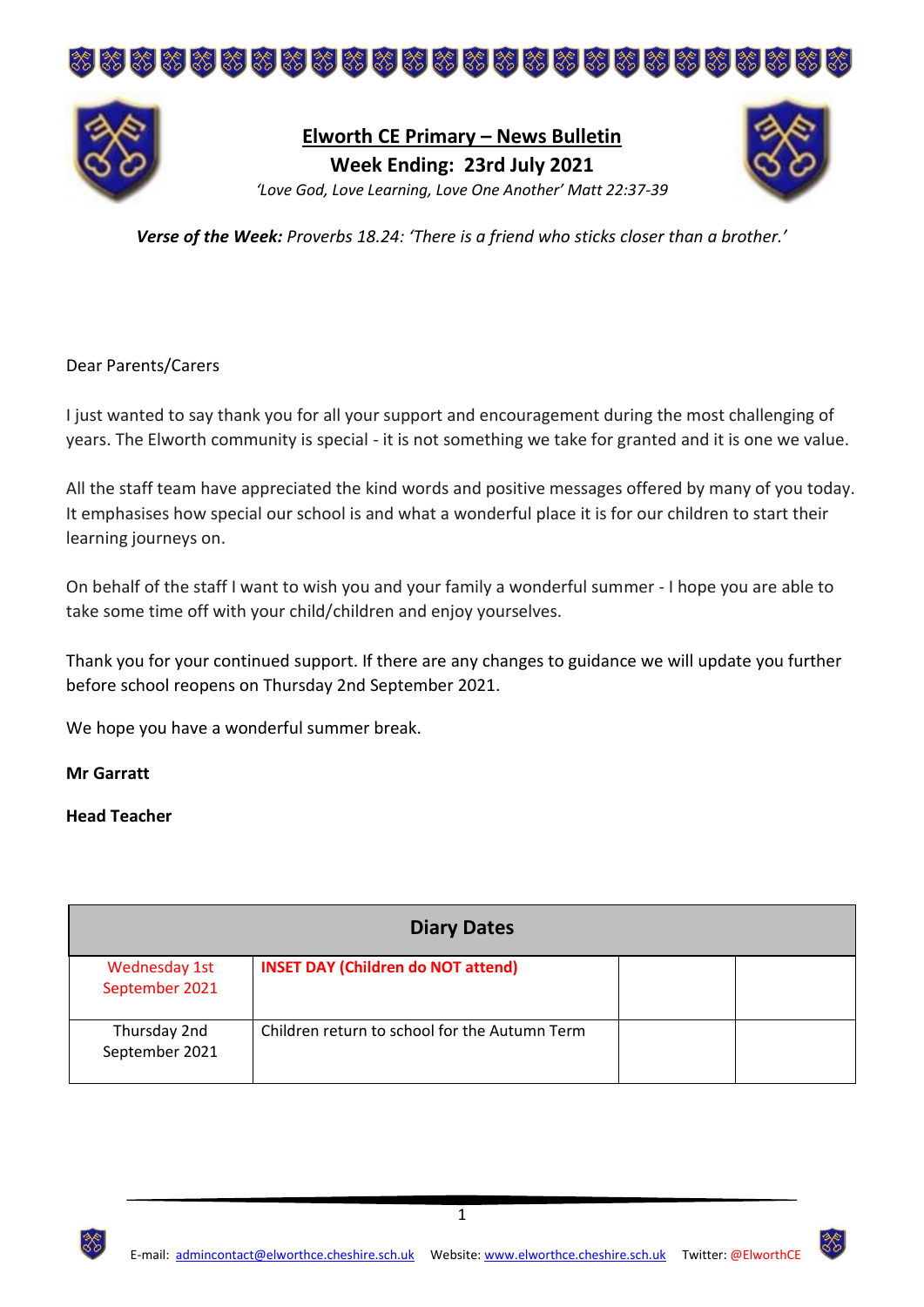# \*\*\*\*\*\*\*\*\*\*\*\*\*\*\*\*\*\*\*\*\*\*\* **Arrangements for September**

## **ARRIVAL AT SCHOOL**

**7:30am:** Gates to the visitor car park and doors to the small hall open for Early Birds Breakfast club.

**8.35am – 8.45am**: Gates Open.

\*Please note the new entrances will be open from September at School Lane (near the large Oak tree) and at Middlewich Road (near the Co-Op end of the school field), this should help to alleviate the congestion outside our traditional entrances.

Children can enter from any school entrance.

NB: the visitor car park outside our kitchen cannot be used for pupil entrance to school apart from for Early Birds and Night Owls. The Main school car park gates will be locked at 8:30am.

Children will make their way to line up.

- KS1 will line up in the KS1 playground off Middlewich Road gate.
- KS2 will line up on the playground/netball court.
- Class registers will be taken at 8.50am and gates closed by 8:55 a.m.

**8.50-8:55am:** Gate and doors open to EYFS playground and classes. Please use the staff car park to wait for the EYFS gate to open. Please can we ask that children stay with their parent/carer at all times whilst in the car park.

*Any late arrivals must report to the Main Office.*

## **COLLECTION**

**3:05 p.m. EYFS will leave through the main car park**. Parents collecting children from Reception will wait on the staff carpark.

**3:05 p.m. KS1** (Mrs Rookes, Mrs Astley, Mr Heaton) will leave the school through the Middlewich road double gate. *Mrs Harper's Year 2 class will leave through the main car park as her classroom opens out onto the front of school.*

## **3.15 p.m. - KS2.**

- **Y5/6 children** will be able to leave their classrooms and leave the site through the gate agreed between themselves and their parents/carers. *(Please note the new gates as above\*)*
- **Y3/4**  Parents collecting children from C4, 5 ,6 (Mrs Mace, Mrs Morgan, Mrs Garratt/Mrs Cunniffe), will be collected from the visitor car park. Teachers will dismiss the children class by class at the visitor car park.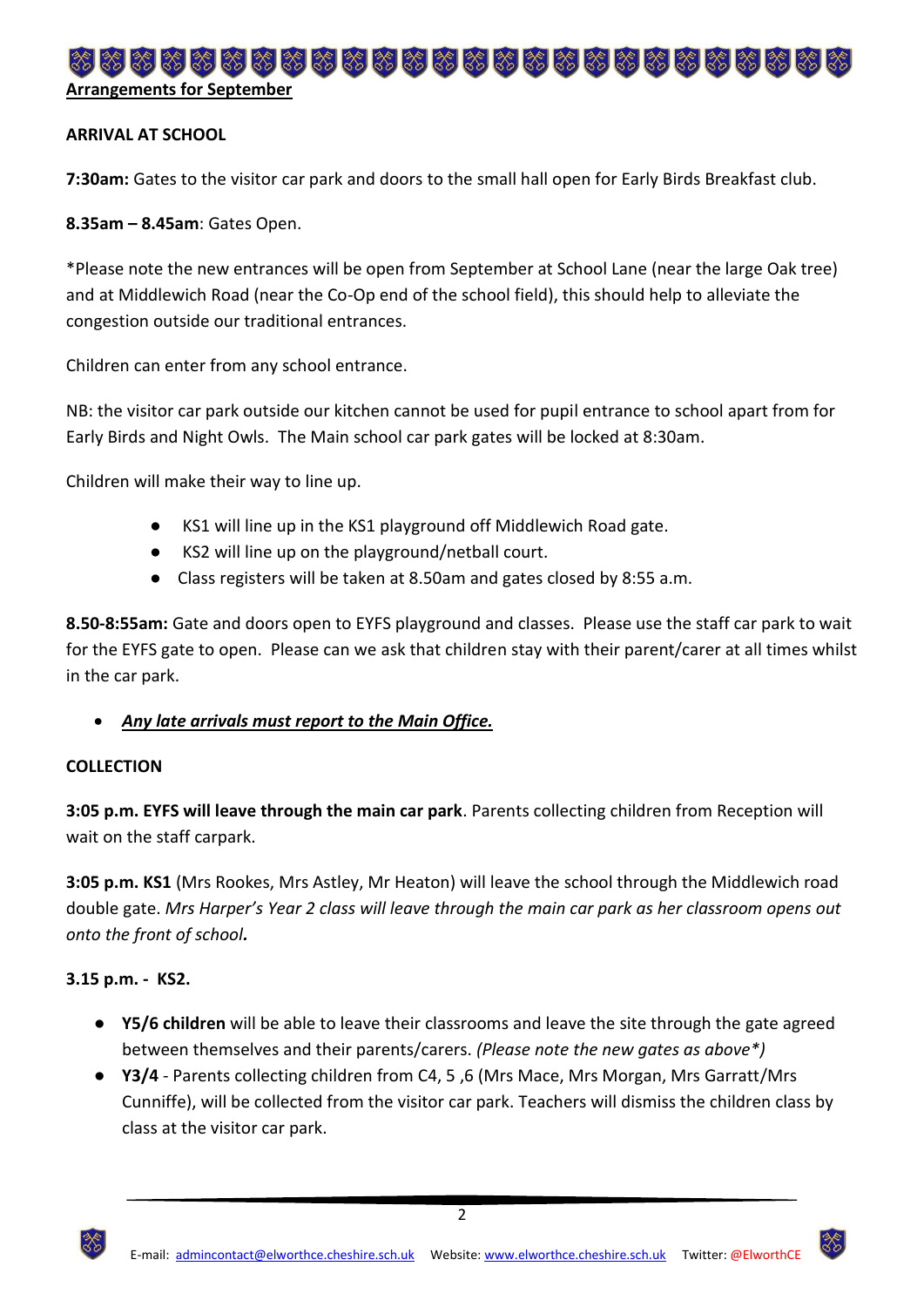# 

#### **SNACK AND LUNCH**

Snacks will continue as normal. Please see below for prices

- · Fruit 40p
- · Toast 25p
- · Drink 35p
- Bacon Butty (Friday Only) 50p

All school hot dinners and packed lunches for Rec – Y6, will be served and eaten in the school hall from September.

We will update our website with our new, 3 week rolling menus over the holidays. Please note that the price of school meals remains £2.30 from 2nd September 2021.

#### **UNIFORM**

We are returning to full school uniforms. We ask that children wear PE kit on the days they have PE and on Fitness Friday. The children may need their trainers all week if they engage in well-being activities outside or they play games at lunchtime. We will confirm the PE timetable in September.

#### **SCHOOL TELEPHONE NUMBER**

Please note our telephone number for the school will be changing over the next few weeks. We will update parents once this has been set up

#### **Phase News:**

**EYFS:** The EYFS team are so proud of all of our Reception children as they come to the end of their first year at school. It has been a joy to work with such a wonderful year group who have shown us so much resilience throughout this challenging year. We look forward to watching them continue to grow and develop as they continue their Elworth learning journey in Year 1. We hope you all have a brilliant summer and look forward to seeing you again in September.

#### **KS1:**

We end this term with lots of happy memories of a very special year. The children have amazed us with their resilience especially during the period of home learning. Let's hope the new academic year is a more " normal" year ! We wish our Year 2's all the best as they continue their Elworth journey into Key Stage 2. We hope you all have a lovely relaxing summer ready for the start of a new year.